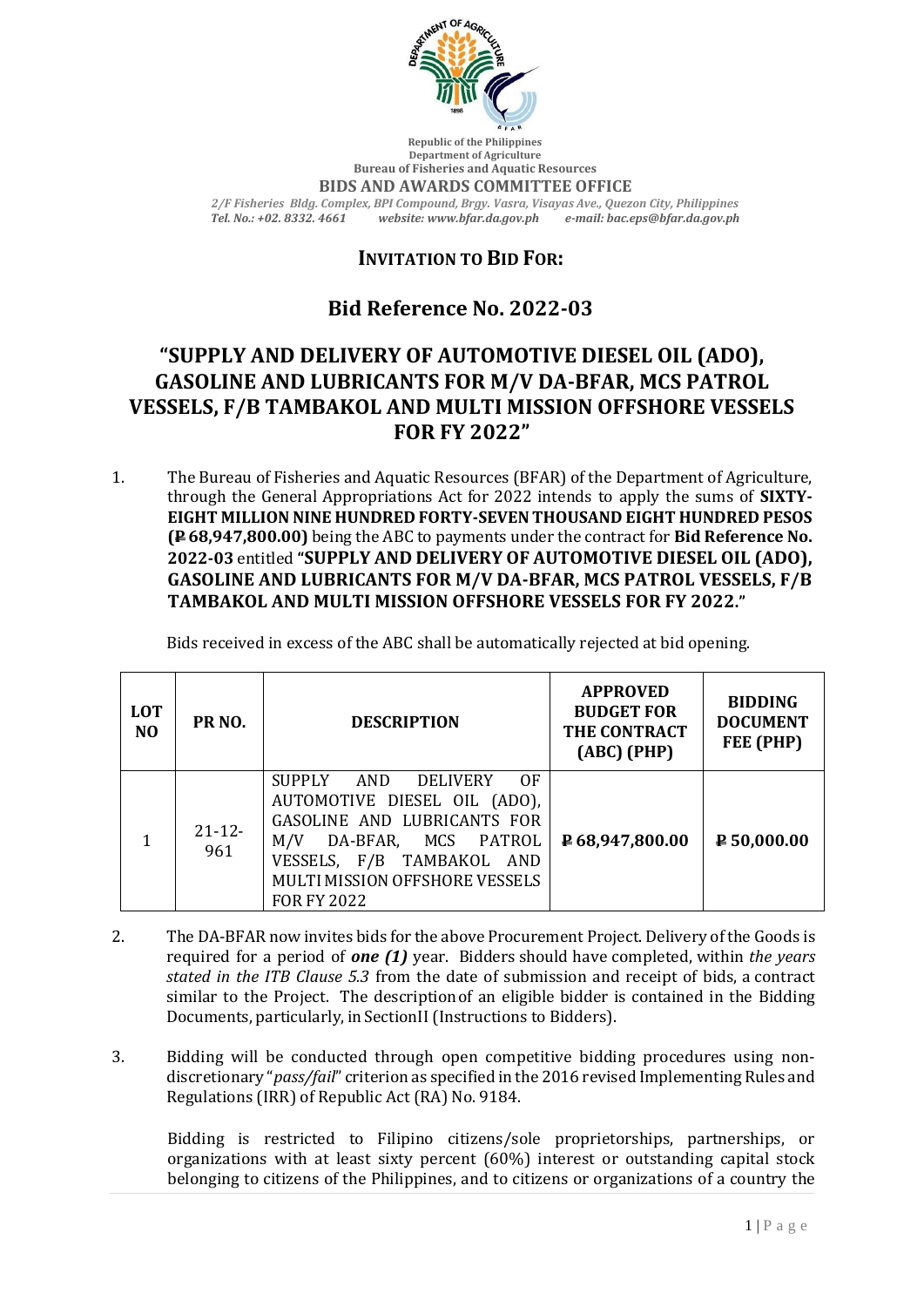laws or regulations of which grant similar rights or privileges to Filipino citizens, pursuant to RA No. 5183.

- 4. Interested Bidders may obtain further information from the BFAR BAC Secretariat through the electronic mailing address given below, and inspect the Bidding Documents at www.bfar.da.gov.ph.
- 5. A complete set of Bidding Documents may be acquired by interested Bidders at *2/F, BAC Office, Fisheries Building Complex, Bureau of Plant Industry Compound, Brgy. Vasra, Visayas Ave., Quezon City* upon payment of a non-refundable fee for the Bidding Documents in the amount stated above. The Procuring Entity shall allow the bidder to present its proof of payment for the fees by in person, or through electronic means.
- 6. The DA-BFAR will hold a Pre-Bid Conference through a video conference call using Zoom application. Please see the table below.

| <b>PROCUREMENT</b><br><b>ACTIVITIES</b>                               | <b>DATE</b>                   | <b>TIME</b> | <b>VENUE</b>                                                                                                  |
|-----------------------------------------------------------------------|-------------------------------|-------------|---------------------------------------------------------------------------------------------------------------|
| PRE-BID<br><b>CONFERENCE</b>                                          | 13 January 2022<br>(Thursday) | 10:00 AM    | via ZOOM                                                                                                      |
| <b>DEADLINE OF</b><br><b>SUBMISSION AND</b><br><b>RECEIPT OF BIDS</b> | 25 January 2022<br>(Tuesday)  | 09:30 AM    | BFAR-BAC OFFICE<br>2/F, Fisheries Bldg. Complex,<br>BPI Compound, Brgy. Vasra,<br>Visayas Avenue, Quezon City |
| <b>DATE OF</b><br><b>OPENING OF BIDS</b>                              | 25 January 2022<br>(Tuesday)  | 10:00 AM    | via ZOOM                                                                                                      |

The Schedule of Procurement Activities are:

- 7. Bids must be duly received by the BAC Secretariat through manual submission and receipt of bids at the *2/F, BAC Office, Fisheries Building Complex, Bureau of Plant Industry Compound, Brgy. Vasra, Visayas Ave., Quezon City* or an electronic submission via email at [bac.eps@bfar.da.gov.ph](mailto:bac.eps@bfar.da.gov.ph) in accordance with BFAR BAC procedure for electronic submission of bid stated in Annex A, simultaneously with the manual submission of the printed copies as indicated in the BDS Clause 15.
- 8. All Bids must be accompanied by a bid security in any of the acceptable forms and the amount stated in ITB Clause 14.
- 9. Bid opening shall be held through a video conference call using the Zoom application**.** Bids will be opened in accordance with the BFAR BAC procedure for online bidding stated in Annex A. Late bids shall not be accepted.
- 10. Bidders are advised to submit their bids in accordance with the BFAR-BAC procedure for online bidding as well as for the printed copies as provided under ITB Clauses 10 and 11.

<sup>&</sup>lt;sup>1</sup> May be deleted in case the ABC is less than One Million Pesos (PhP1,000,000) where the Procuring Entity may not hold a Pre-Bid Conference.